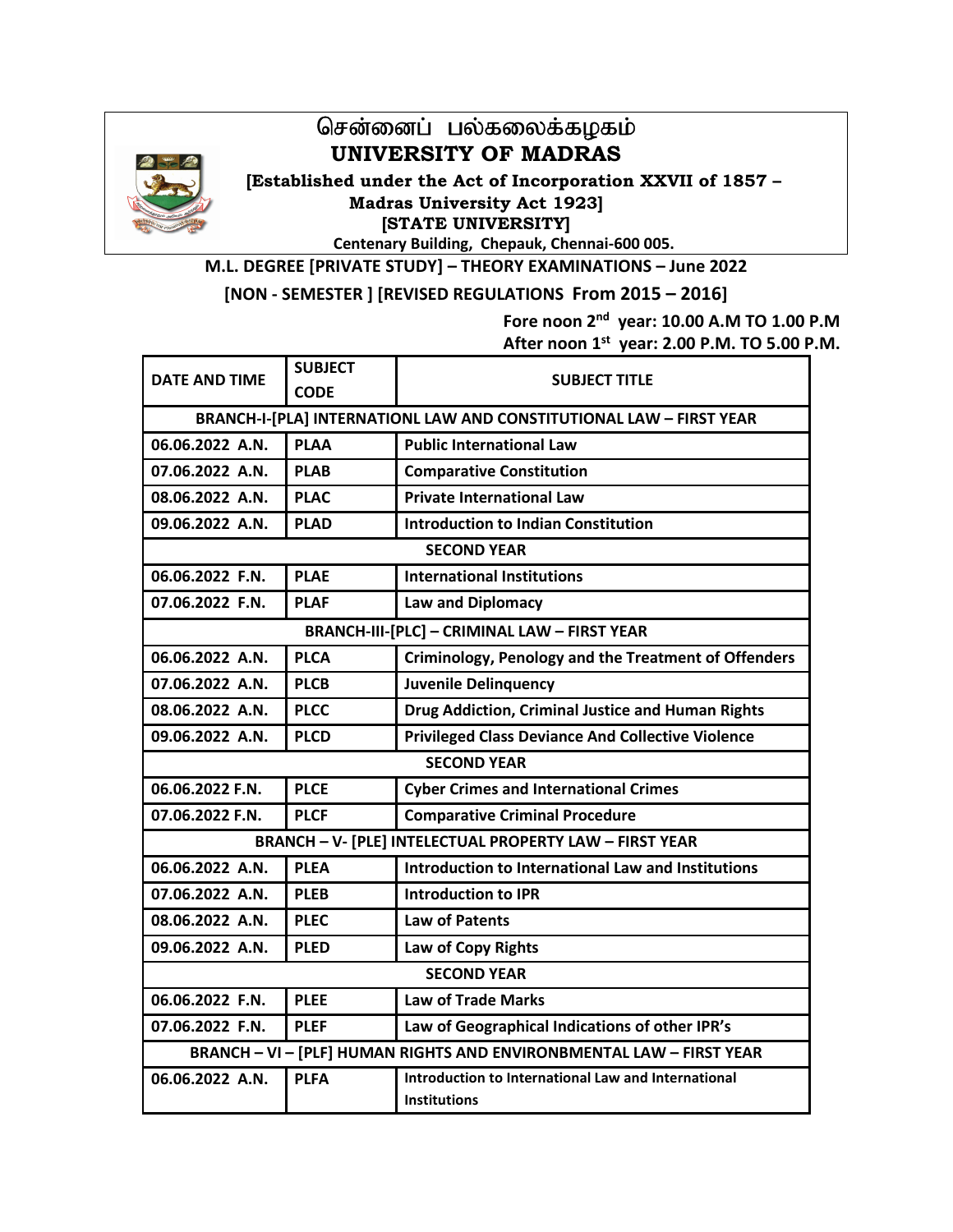| 07.06.2022 A.N.                                                | <b>PLFB</b> | <b>History and Development of Human Rights</b>       |  |  |
|----------------------------------------------------------------|-------------|------------------------------------------------------|--|--|
| 08.06.2022 A.N.                                                | <b>PLFC</b> | <b>Introduction to Environmental Law</b>             |  |  |
| 09.06.2022 A.N.                                                | <b>PLFD</b> | <b>Introduction to Human Rights Law</b>              |  |  |
|                                                                |             | <b>SECOND YEAR</b>                                   |  |  |
| 06.06.2022 F.N.                                                | <b>PLFE</b> | Human Rights Law in India                            |  |  |
| 07.06.2022 F.N.                                                | <b>PLFF</b> | <b>Environmental Law in India</b>                    |  |  |
| BRANCH - VII - [PLG] LABOUR AND ADMINSTRATIVE LAW - FIRST YEAR |             |                                                      |  |  |
| 06.06.2022 A.N.                                                | <b>PLGA</b> | <b>Trade Union and Collective Bargaining</b>         |  |  |
| 07.06.2022 A.N.                                                | <b>PLGB</b> | <b>Comparative Administrative Law</b>                |  |  |
| 08.06.2022 A.N.                                                | <b>PLGC</b> | <b>Local Self Government and Law</b>                 |  |  |
| 09.06.2022 A.N.                                                | <b>PLGD</b> | <b>Industrial Relation Law</b>                       |  |  |
| <b>SECOND YEAR</b>                                             |             |                                                      |  |  |
| 06.06.2022 F.N.                                                | <b>PLGE</b> | <b>Labour Welfare and Social Security</b>            |  |  |
| 07.06.2022 F.N.                                                | <b>PLGF</b> | <b>Administrative Process and Judicial Control</b>   |  |  |
| <b>FIRST YEAR [Common to all branches]</b>                     |             |                                                      |  |  |
| 10.06.2022 A.N.                                                | <b>PLZV</b> | <b>Indian Constitutional Law: The New Challenges</b> |  |  |
| 11.06.2022 A.N.                                                | <b>PLZW</b> | <b>Research Methodology and Legal Education</b>      |  |  |
| <b>SECOND YEAR [Common to all branches]</b>                    |             |                                                      |  |  |
| 08.06.2022 F.N.                                                | <b>PLZX</b> | <b>Judicial Process</b>                              |  |  |
| 09.06.2022 F.N.                                                | <b>PLZY</b> | <b>Law and Social Transformation</b>                 |  |  |
| 10.06.2022 F.N.                                                | <b>PLZZ</b> | Dissertation and Viva - Voce                         |  |  |

Chepauk, Chennai – 600 005. CONTROLLER OF EXAMINATIONS i/c.

University Centenary Building, **Dr. K. PANDIAN, M. Sc., Ph.D.,** 

## **CANDIDATES ADMITTED PRIOR TO 2015 – 2016**

**Fore noon 2nd year: 10.00 A.M TO 1.00 P.M After noon 1st year: 2.00 P.M. TO 5.00 P.M.** 

| DATE AND TIME                                                       | <b>SUBJECT CODE</b> | <b>SUBJECT TITLE</b>                       |  |  |
|---------------------------------------------------------------------|---------------------|--------------------------------------------|--|--|
| BRANCH-I-[MLA] INTERNATIONL LAW AND CONSTITUTIONAL LAW - FIRST YEAR |                     |                                            |  |  |
| 06.06.2022 A.N.                                                     | <b>MLAA</b>         | <b>Public International Law</b>            |  |  |
| 07.06.2022 A.N.                                                     | <b>MLAB</b>         | <b>Comparative Constitution</b>            |  |  |
| 08.06.2022 A.N.                                                     | <b>MLAC</b>         | <b>Private International Law</b>           |  |  |
| 09.06.2022 A.N.                                                     | <b>MLAD</b>         | <b>Introduction to Indian Constitution</b> |  |  |
| <b>SECOND YEAR</b>                                                  |                     |                                            |  |  |
| 06.06.2022 F.N.                                                     | <b>MLAE</b>         | <b>International Institutions</b>          |  |  |
| 07.06.2022 F.N.                                                     | <b>MLAF</b>         | <b>Law and Diplomacy</b>                   |  |  |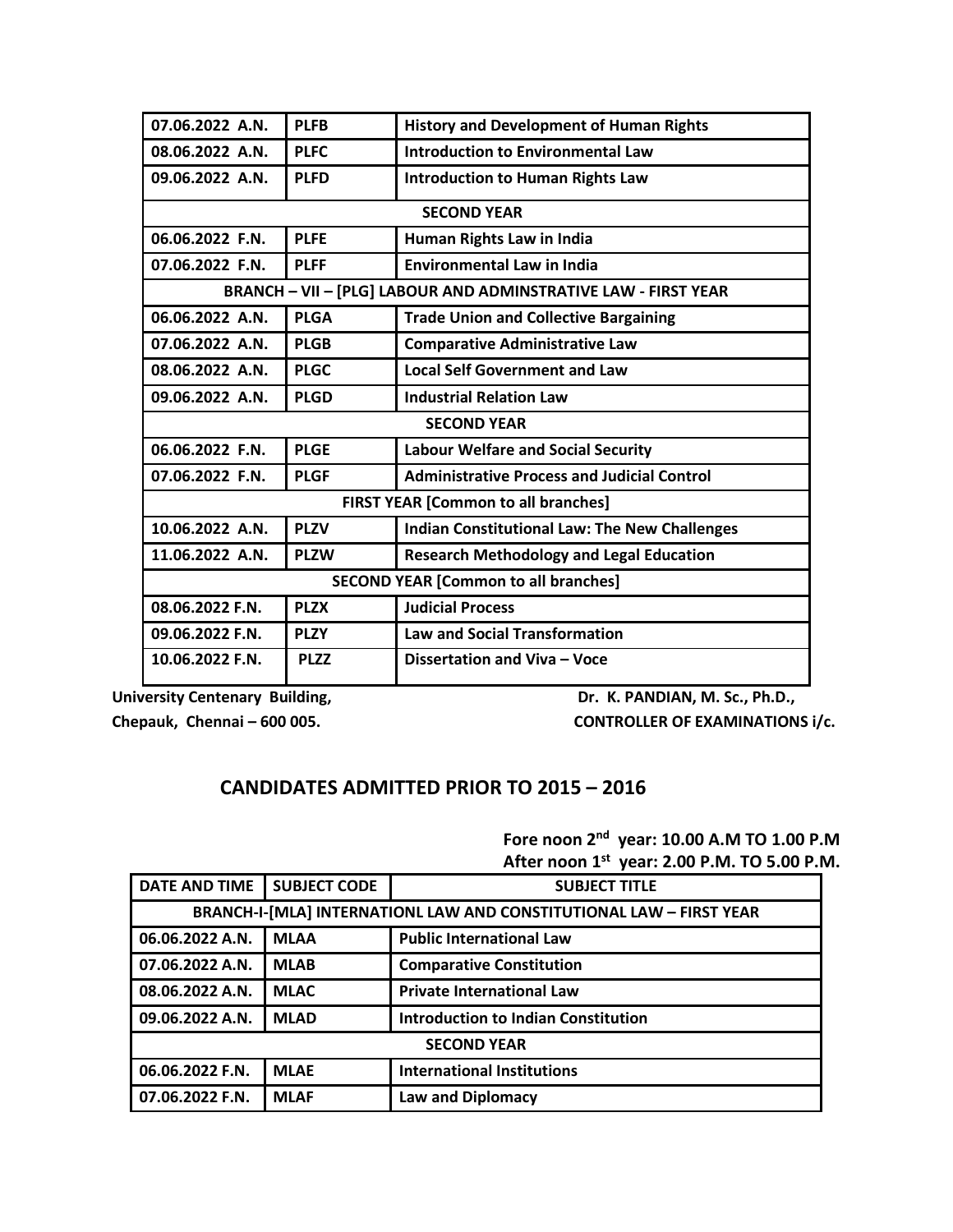| <b>BRANCH-II-[MLB] - BUSINESS LAW - FIRST YEAR</b>                   |             |                                                                |  |  |
|----------------------------------------------------------------------|-------------|----------------------------------------------------------------|--|--|
| 06.06.2022 A.N.                                                      | <b>MLBA</b> | <b>General Principles of the Law of Contracts Electronic</b>   |  |  |
|                                                                      |             | <b>Contracts</b>                                               |  |  |
| 07.06.2022 A.N.                                                      | <b>MLBB</b> | <b>Insurance Law and Carriage of Goods</b>                     |  |  |
| 08.06.2022 A.N.                                                      | <b>MLBC</b> | Special Contracts including Banking and Negotiable Instruments |  |  |
| 09.06.2022 A.N.                                                      | <b>MLBD</b> | Law of Industrial and Intellectual Property                    |  |  |
|                                                                      |             | <b>SECOND YEAR</b>                                             |  |  |
| 06.06.2022 F.N.                                                      | <b>MLBE</b> | Law of Export and Import Regulations                           |  |  |
| 07.06.2022 F.N.                                                      | <b>MLBF</b> | <b>Corporate Governance and Corporate Finance</b>              |  |  |
|                                                                      |             | <b>BRANCH-III-[MLC] - CRIMINAL LAW - FIRST YEAR</b>            |  |  |
| 06.06.2022 A.N.                                                      | <b>MLCA</b> | <b>Criminology, Penology and the Treatment of Offenders</b>    |  |  |
| 07.06.2022 A.N.                                                      | <b>MLCB</b> | <b>Juvenile Delinquency</b>                                    |  |  |
| 08.06.2022 A.N.                                                      | <b>MLCC</b> | Drug Addiction, Criminal Justice and Human Rights              |  |  |
| 09.06.2022 A.N.                                                      | <b>MLCD</b> | <b>Privileged Class Deviance And Collective Violence</b>       |  |  |
|                                                                      |             | <b>SECOND YEAR</b>                                             |  |  |
| 06.06.2022 F.N.                                                      | <b>MLCE</b> | <b>Cyber Crimes and International Crimes</b>                   |  |  |
| 07.06.2022 F.N.                                                      | <b>MLCF</b> | <b>Comparative Criminal Procedure</b>                          |  |  |
|                                                                      |             | <b>BRANCH - IV [MLD] - PROPERTY LAW - FIRST YEAR</b>           |  |  |
| 06.06.2022 A.N.                                                      | <b>MLDA</b> | <b>Modern Concepts and General Principles of Property Law</b>  |  |  |
| 07.06.2022 A.N.                                                      | <b>MLDB</b> | Law of Mortgages and Easements                                 |  |  |
| 08.06.2022 A.N.                                                      | <b>MLDC</b> | <b>Modern Intellectual Property Law</b>                        |  |  |
| 09.06.2022 A.N.                                                      | <b>MLDD</b> | Law of Trust                                                   |  |  |
|                                                                      |             | <b>SECOND YEAR</b>                                             |  |  |
| 06.06.2022 F.N.                                                      | <b>MLDE</b> | <b>Land Reform Laws and Leases</b>                             |  |  |
| 07.06.2022 F.N.                                                      | <b>MLDF</b> | <b>Law of Succession</b>                                       |  |  |
| <b>BRANCH - V- [MLE] INTELECTUAL PROPERTY LAW - FIRST YEAR</b>       |             |                                                                |  |  |
| 06.06.2022 A.N.                                                      | MLEA        | Introduction to International Law and Institutions             |  |  |
| 07.06.2022 A.N.                                                      | <b>MLEB</b> | <b>Introduction to IPR</b>                                     |  |  |
| 08.06.2022 A.N.                                                      | <b>MLEC</b> | Law of Patents                                                 |  |  |
| 09.06.2022 A.N.                                                      | <b>MLED</b> | Law of Copy Rights                                             |  |  |
| <b>SECOND YEAR</b>                                                   |             |                                                                |  |  |
| 06.06.2022 F.N.                                                      | <b>MLEE</b> | <b>Law of Trade Marks</b>                                      |  |  |
| 07.06.2022 F.N.                                                      | <b>MLEF</b> | Law of Geographical Indications of other IPR's                 |  |  |
| BRANCH - VI - [MLF] HUMAN RIGHTS AND ENVIRONBMENTAL LAW - FIRST YEAR |             |                                                                |  |  |
| 06.06.2022 A.N.                                                      | <b>MLFA</b> | Introduction to International Law and Institutions             |  |  |
| 07.06.2022 A.N.                                                      | <b>MLFB</b> | <b>History and Development of Human Rights</b>                 |  |  |
| 08.06.2022 A.N.                                                      | <b>MLFC</b> | <b>Introduction to Environmental Law</b>                       |  |  |
| 09.06.2022 A.N.                                                      | <b>MLFD</b> | <b>Introduction to Human Rights Law</b>                        |  |  |